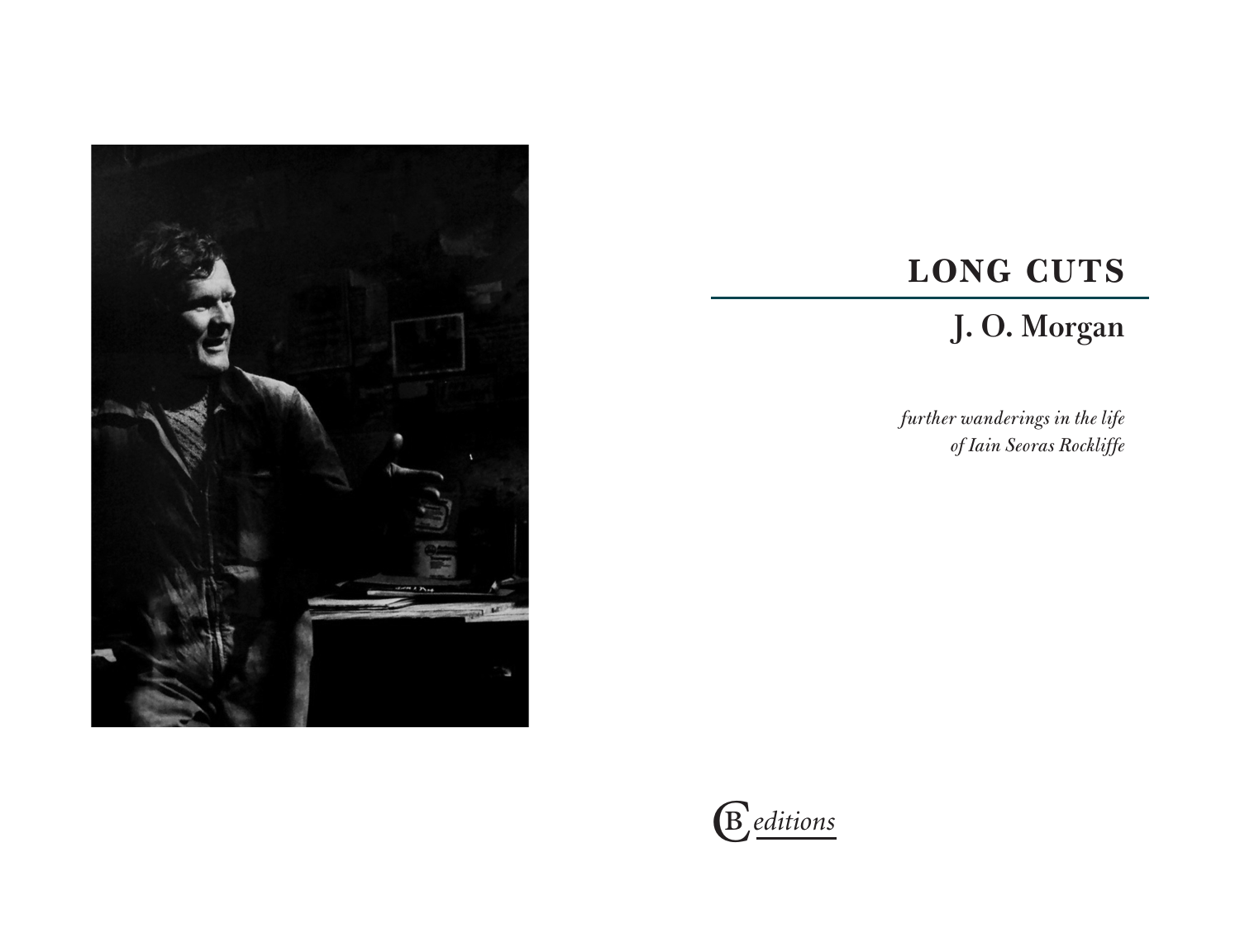to *the only girl I ever really loved*

First published in 2011 by CB editions 146 Percy Road London w12 9ql www.cbeditions.com

All rights reserved

© J. O. Morgan, 2011

The right of J. O. Morgan to be identified as author of this work has been asserted in accordance with the Copyright, Designs and Patents Act, 1988

Printed in England by Blissetts, London w3 8DH isbn 978–0–9567359–2–8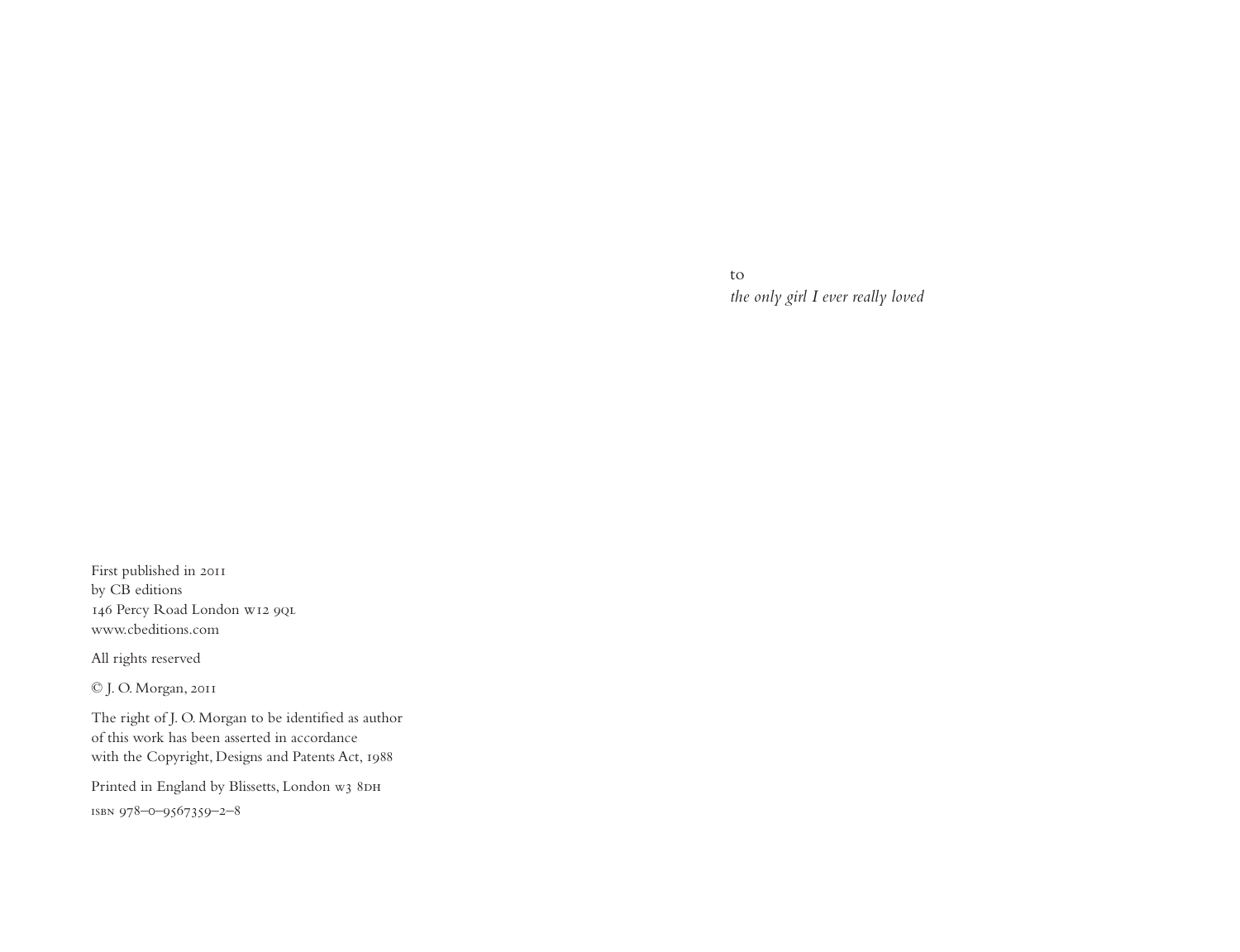Back for one month's recreational. Back to Edinburgh. Back for a night out with his biker pals. His bros.

Sat to one side of him clutching their pints, their shots; such a grip it's a wonder the glass doesn't crack, sly shifting from empty to full as they glug through the hours sitting stiff through the hours telling jokes, dirty jokes, and the rest.

Whilst Rocky, with his own drink, his drink that is and is not quite a drink, a cloudy pallid gently hissing drink, strokes his thumb against the glass to let the moisture congregate into a drip, to let the drip pick out its wayward path over his skin, his knuckles' soft red hairs, to linger at the lowest point, to drip, and be forgotten.

Till his pals run out of jokes and start on him, for a while, at least.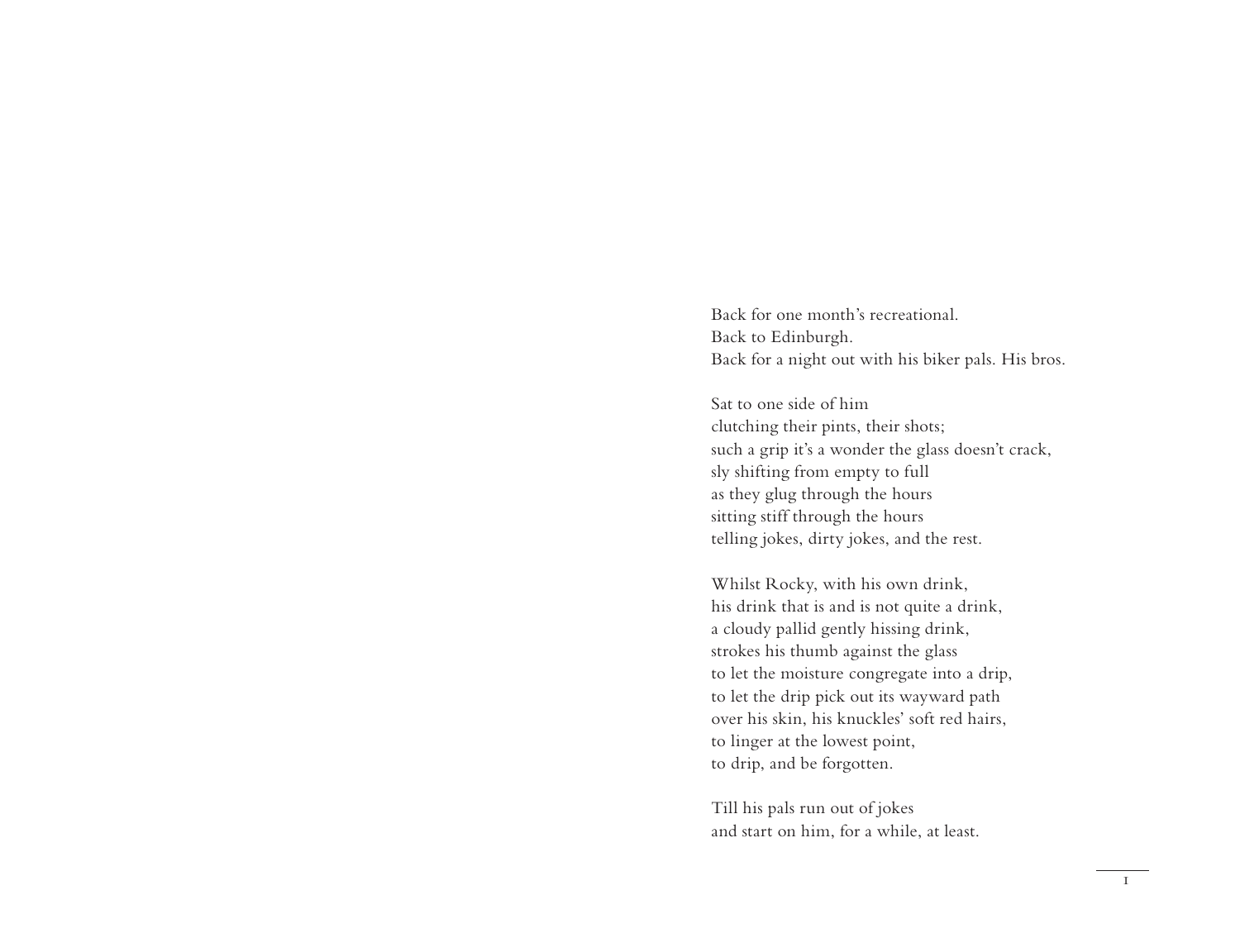*What's it to be then, Rocky? Land air or sea now, Rocky? How come you never buy a round, Rocky? Can you count the cunts on two hands yet, Rocky? Can you speak to us in Japanese, Rocky? Can you fix our mam's new dryer, Rocky? Give us one of your tales, Rocky. Give us a lift in your car, Rocky. Give us a laugh, Rocky. You're so full of shite, Rocky.*

He takes it in good humour, has learnt it's best to shut his hole; a slit of smile to pucker up his face.

Whilst on his other side, a flock of dolly birds who put away as much drink as the men can manage, though they go about it quietly, of moments turn their whispers Rocky's way.

*Is it not time you settled down, Rocky? What about your apprenticeship, Rocky? Did you ever see a thing the whole way through, Rocky? Will you stop with all this gallivanting, Rocky? Will you be good to her, Rocky? Will you stick by her, Rocky? Take us for a ride of your bike, Rocky. Take us home with you, Rocky. One by one, Rocky.*

And, having said their piece, they turn their backs.

So Rocky downs his ginger beer, its spice to sting his throat, to warm his gut, wonders what the fuss is all about, then checks his watch, counts to three, takes a breath, holds it, stands

*That's me away.*

and he is gone.

Dismissing thought on thought as he tears down the empty length of Princes Street:

In truth who really cares where he has been or what he's done. The city is world enough for anyone. Why ever leave?

## $\mathbf{v}_k^{\mathbf{e}_k}$

Still grey shapes of suited men, seated round one end of a long dark table in a high wide-windowed office overlooking downtown Perth,

## Australia.

The air inside the room suffused with particles of smoke slow lifting from the half-inch smoulder of cigars, held static, angled out on bony fingers.